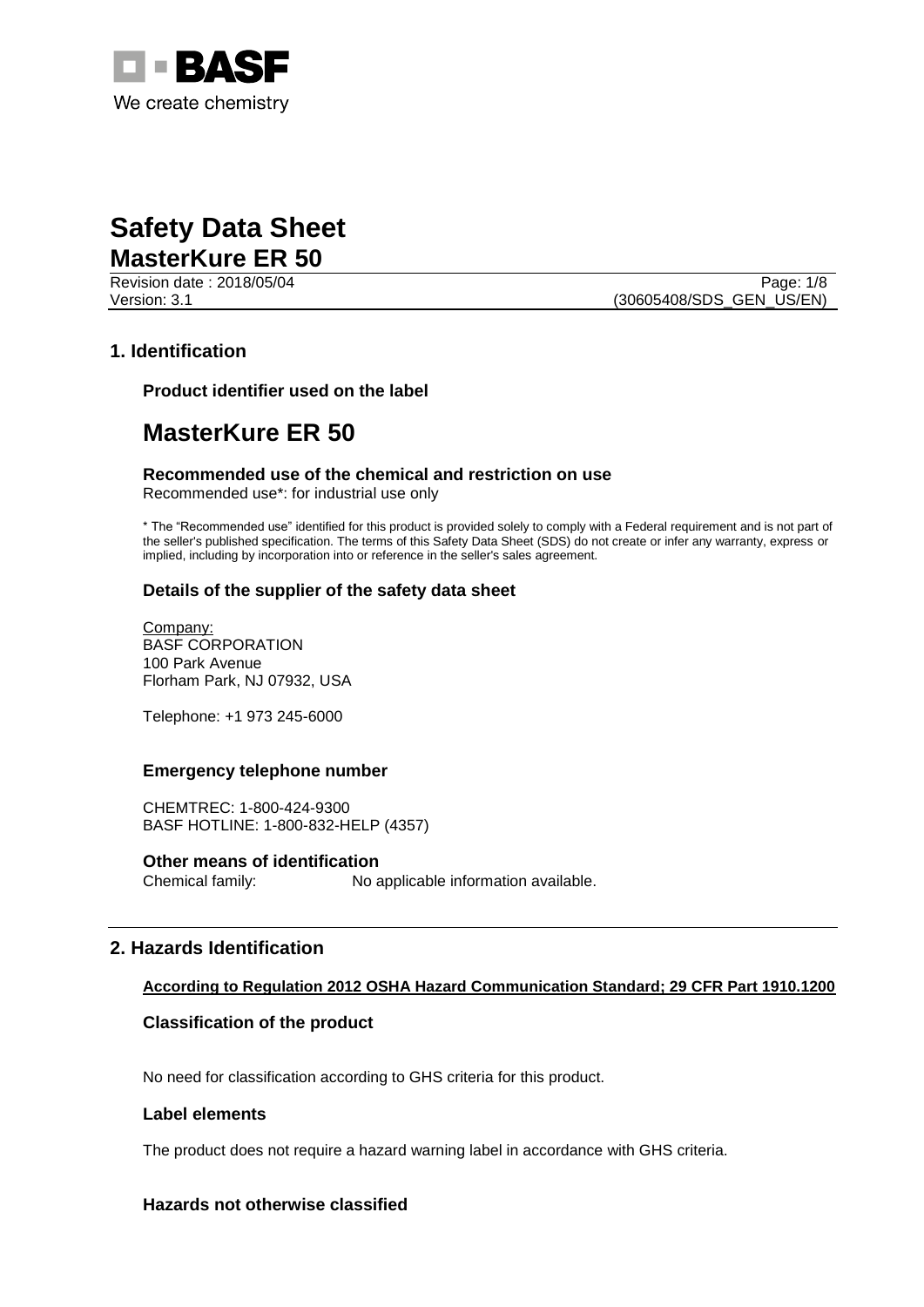Revision date : 2018/05/04 Page: 2/8

If applicable information is provided in this section on other hazards which do not result in classification but which may contribute to the overall hazards of the substance or mixture.

# **3. Composition / Information on Ingredients**

### **According to Regulation 2012 OSHA Hazard Communication Standard; 29 CFR Part 1910.1200**

No particular hazards known.

# **4. First-Aid Measures**

### **Description of first aid measures**

### **General advice:**

First aid personnel should pay attention to their own safety. Immediately remove contaminated clothing.

### **If inhaled:**

If difficulties occur after vapour/aerosol has been inhaled, remove to fresh air and seek medical attention.

### **If on skin:**

After contact with skin, wash immediately with plenty of water and soap. Under no circumstances should organic solvent be used. If irritation develops, seek medical attention.

### **If in eyes:**

Wash affected eyes for at least 15 minutes under running water with eyelids held open, consult an eye specialist.

### **If swallowed:**

Rinse mouth immediately and then drink plenty of water, seek medical attention. Do not induce vomiting.

### **Most important symptoms and effects, both acute and delayed**

Symptoms: The most important known symptoms and effects are described in the labelling (see section 2) and/or in section 11. Hazards: No applicable information available.

### **Indication of any immediate medical attention and special treatment needed**

Note to physician

Treatment: Treat according to symptoms (decontamination, vital functions), no known specific antidote.

# **5. Fire-Fighting Measures**

# **Extinguishing media**

Suitable extinguishing media: foam, water spray, dry powder, carbon dioxide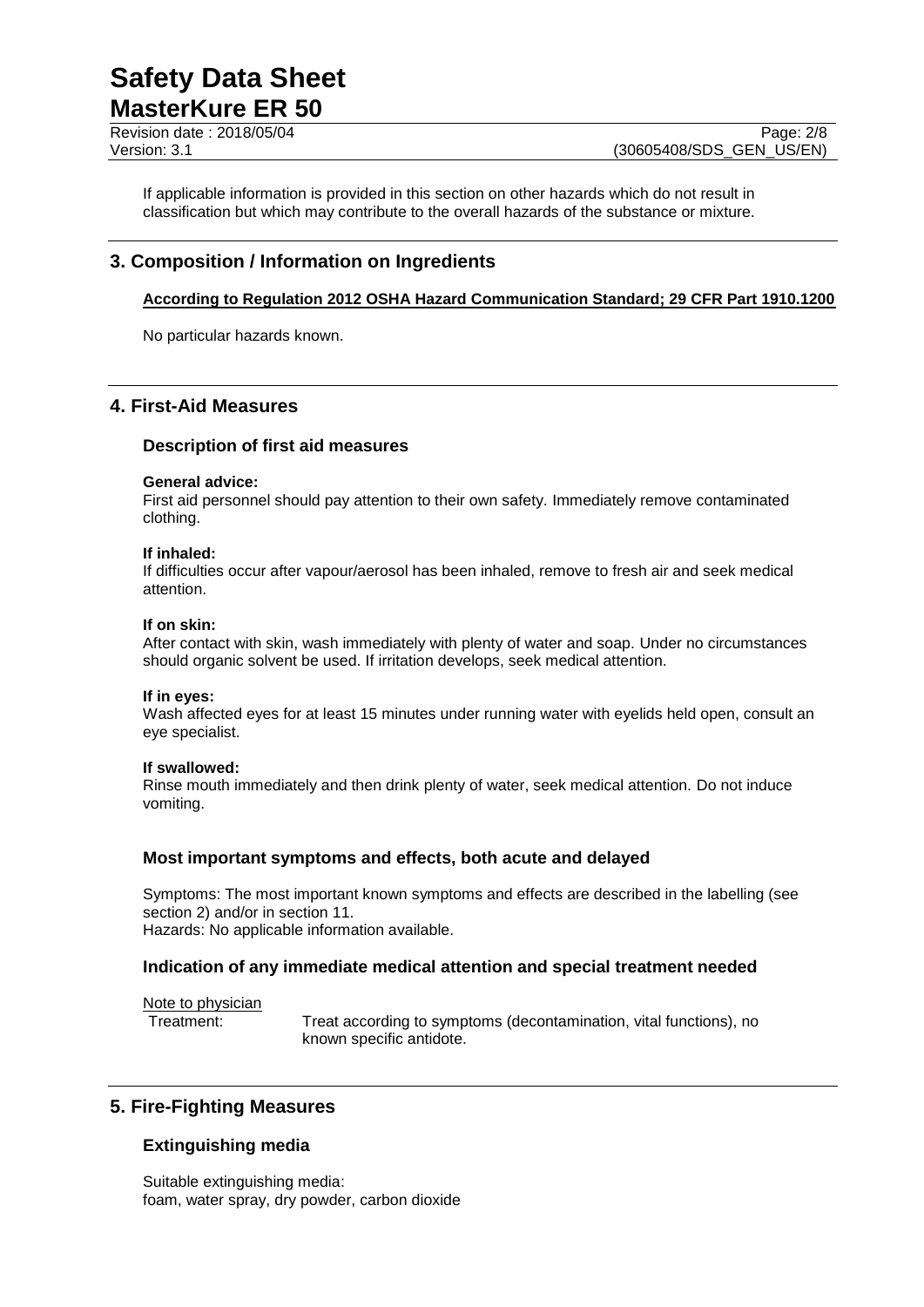Revision date : 2018/05/04 Page: 3/8

Unsuitable extinguishing media for safety reasons: water jet

### **Special hazards arising from the substance or mixture**

Hazards during fire-fighting: carbon dioxide, carbon monoxide, harmful vapours, nitrogen oxides, fumes/smoke, carbon black

### **Advice for fire-fighters**

Protective equipment for fire-fighting: Wear a self-contained breathing apparatus.

### **Further information:**

The degree of risk is governed by the burning substance and the fire conditions. If exposed to fire, keep containers cool by spraying with water. Collect contaminated extinguishing water separately, do not allow to reach sewage or effluent systems. Contaminated extinguishing water must be disposed of in accordance with official regulations.

# **6. Accidental release measures**

### **Personal precautions, protective equipment and emergency procedures**

Do not breathe vapour/aerosol/spray mists. Wear eye/face protection. If exposed to high vapour concentration, leave area immediately. Use personal protective clothing. Handle in accordance with good building materials hygiene and safety practice.

### **Environmental precautions**

Contain contaminated water/firefighting water. Do not discharge into drains/surface waters/groundwater.

### **Methods and material for containment and cleaning up**

For small amounts: Pick up with inert absorbent material (e.g. sand, earth etc.). Dispose of contaminated material as prescribed. For large amounts: Pump off product.

# **7. Handling and Storage**

### **Precautions for safe handling**

Avoid aerosol formation. Avoid inhalation of mists/vapours. Avoid skin contact. No special measures necessary provided product is used correctly.

### **Conditions for safe storage, including any incompatibilities**

No applicable information available.

Suitable materials for containers: High density polyethylene (HDPE)

Further information on storage conditions: Keep only in the original container in a cool, dry, wellventilated place away from ignition sources, heat or flame. Protect from direct sunlight. Protect from temperatures below: 5 °C

The packed product must be protected from temperatures below the indicated one. Protect from temperatures below: 40 °F

The packed product must be protected from temperatures below the indicated one.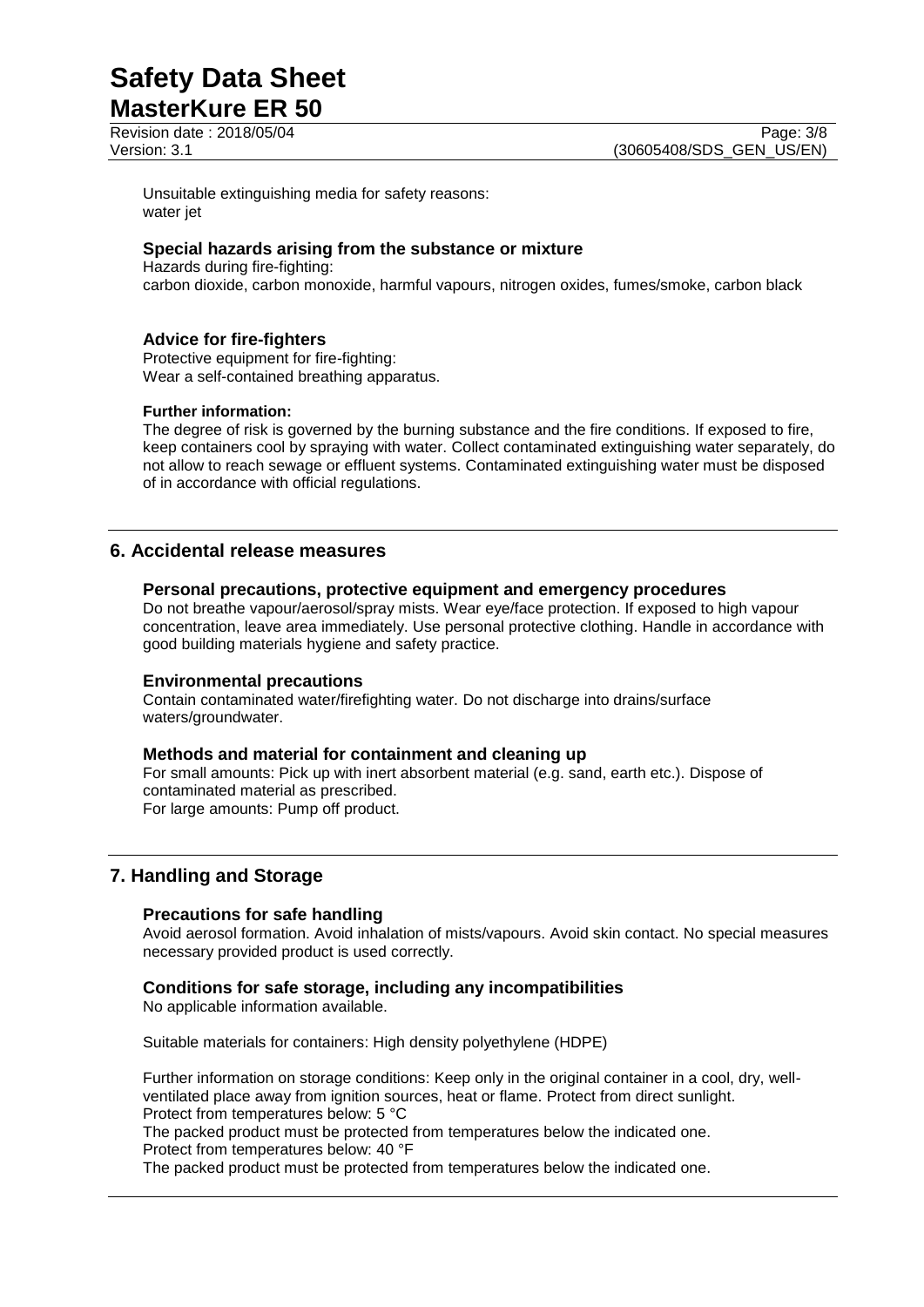# **Safety Data Sheet**

**MasterKure ER 50** Revision date : 2018/05/04 Page: 4/8

Version: 3.1 (30605408/SDS\_GEN\_US/EN)

# **8. Exposure Controls/Personal Protection**

No occupational exposure limits known.

### **Advice on system design:**

No applicable information available.

### **Personal protective equipment**

### **Respiratory protection:**

Wear respiratory protection if ventilation is inadequate.

### **Hand protection:**

Wear chemical resistant protective gloves., Manufacturer's directions for use should be observed because of great diversity of types.

### **Eye protection:**

Safety glasses with side-shields.

### **Body protection:**

light protective clothing

### **General safety and hygiene measures:**

Do not inhale gases/vapours/aerosols. Avoid contact with the skin, eyes and clothing. Avoid exposure - obtain special instructions before use. Handle in accordance with good building materials hygiene and safety practice. Wearing of closed work clothing is recommended. When using, do not eat, drink or smoke. Hands and/or face should be washed before breaks and at the end of the shift. At the end of the shift the skin should be cleaned and skin-care agents applied. Gloves must be inspected regularly and prior to each use. Replace if necessary (e.g. pinhole leaks).

# **9. Physical and Chemical Properties**

| Form:<br>Odour:<br>Odour threshold:<br>Colour:<br>pH value:<br>Information on: Water<br>Melting point: | liquid<br>mild<br>No applicable information available.<br>light yellow<br>approx. $4 - 9$<br>0°C |
|--------------------------------------------------------------------------------------------------------|--------------------------------------------------------------------------------------------------|
| Information on: Water<br>Boiling point:                                                                | 100 °C                                                                                           |
| Sublimation point:<br>Flash point:                                                                     | No applicable information available.<br>The substance/product is non-<br>combustible.            |
| Flammability:<br>Autoignition:<br>Vapour pressure:<br>Information on: Water                            | not flammable<br>Study does not need to be conducted.<br>No data available.                      |
| Vapour pressure:                                                                                       | 23.4 hPa<br>(20 °C)<br>Literature data.                                                          |
| Density:                                                                                               | approx. $1.01$ g/cm $3$<br>(20 °C)                                                               |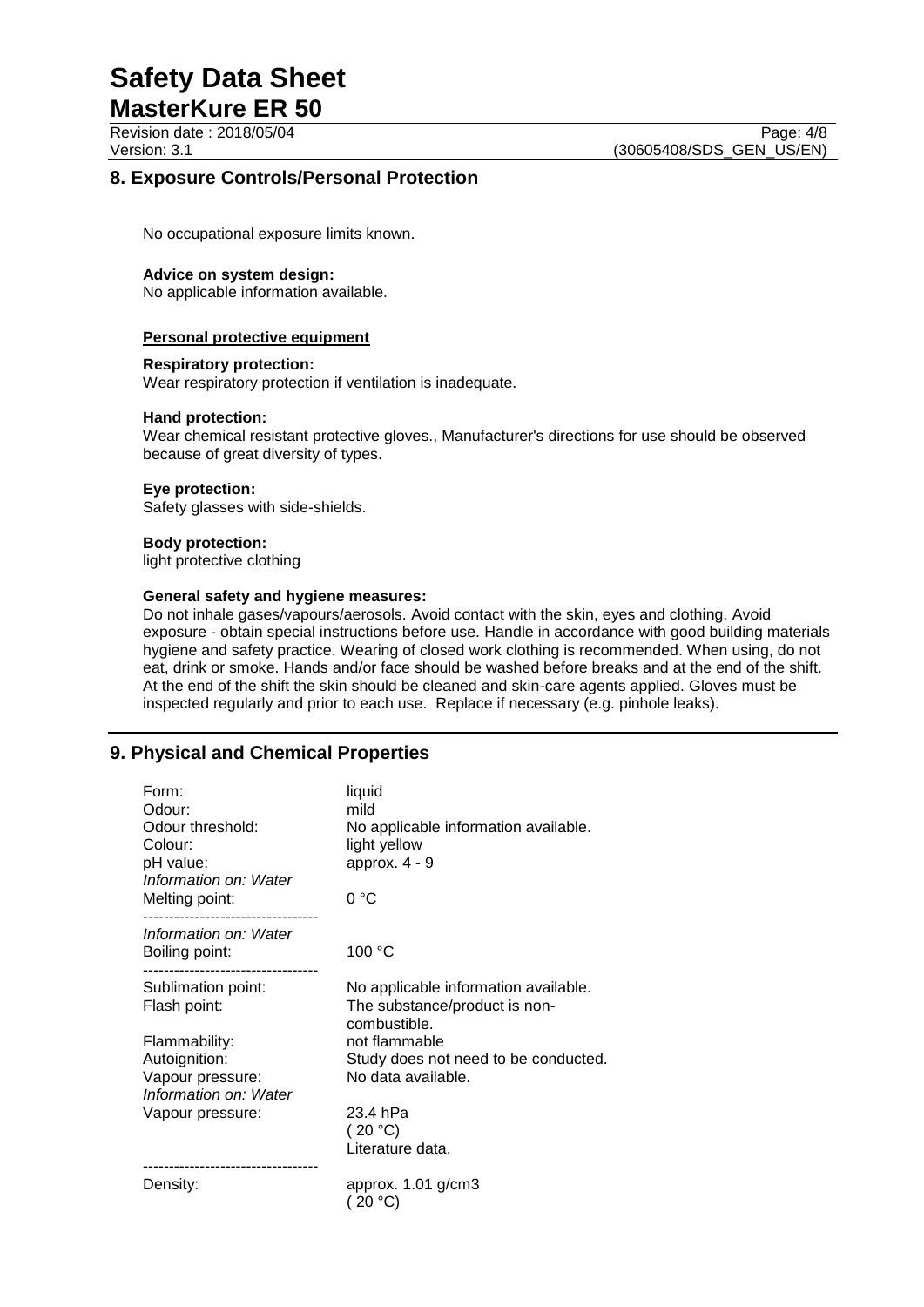Revision date : 2018/05/04 Page: 5/8 Version: 3.1 (30605408/SDS\_GEN\_US/EN) Vapour density: Heavier than air.<br>Thermal decomposition: No decomposition No decomposition if stored and handled as prescribed/indicated. Viscosity, kinematic: No applicable information available. Solubility in water: (20 °C) soluble<br>(20 °C) Miscibility with water: miscible in all proportions Solubility (quantitative): No applicable information available.<br>Solubility (qualitative): No applicable information available. No applicable information available.

# **10. Stability and Reactivity**

### **Reactivity**

No hazardous reactions if stored and handled as prescribed/indicated.

Oxidizing properties: not fire-propagating

### **Chemical stability**

The product is stable if stored and handled as prescribed/indicated.

### **Possibility of hazardous reactions**

The product is stable if stored and handled as prescribed/indicated.

### **Conditions to avoid**

See MSDS section 7 - Handling and storage.

### **Incompatible materials**

strong acids, strong bases, strong oxidizing agents, strong reducing agents

### **Hazardous decomposition products**

Decomposition products: No hazardous decomposition products if stored and handled as prescribed/indicated.

Thermal decomposition: No decomposition if stored and handled as prescribed/indicated.

# **11. Toxicological information**

### **Primary routes of exposure**

Routes of entry for solids and liquids are ingestion and inhalation, but may include eye or skin contact. Routes of entry for gases include inhalation and eye contact. Skin contact may be a route of entry for liquefied gases.

### **Acute Toxicity/Effects**

### Acute toxicity

Assessment of acute toxicity: Virtually nontoxic after a single ingestion. Virtually nontoxic by inhalation. Virtually nontoxic after a single skin contact. Based on available Data, the classification criteria are not met. The product has not been tested. The statement has been derived from the properties of the individual components.

Irritation / corrosion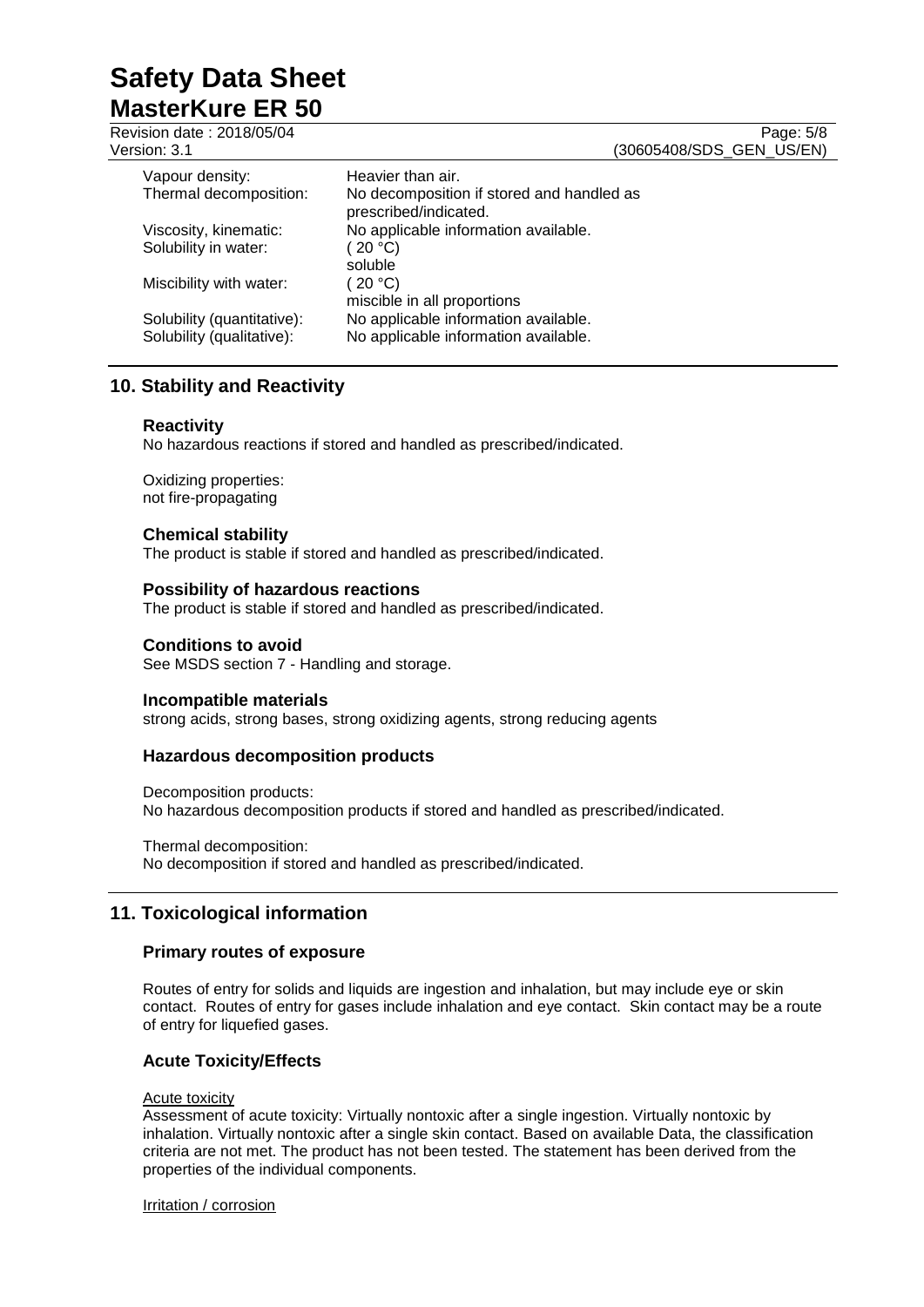Revision date : 2018/05/04 Page: 6/8<br>Version: 3.1 (30605408/SDS\_GEN\_US/EN)

(30605408/SDS\_GEN\_US/EN)

Assessment of irritating effects: No irritation is expected under intended use and appropriate handling. Based on available Data, the classification criteria are not met.

### **Chronic Toxicity/Effects**

### Repeated dose toxicity

Assessment of repeated dose toxicity: No reliable data was available concerning repeated dose toxicity. Based on available Data, the classification criteria are not met.

### Genetic toxicity

Assessment of mutagenicity: The chemical structure does not suggest a specific alert for such an effect. Based on available Data, the classification criteria are not met.

#### **Carcinogenicity**

Assessment of carcinogenicity: The chemical structure does not suggest a specific alert for such an effect. Based on available Data, the classification criteria are not met.

#### Reproductive toxicity

Assessment of reproduction toxicity: The chemical structure does not suggest a specific alert for such an effect. Based on available Data, the classification criteria are not met.

#### **Teratogenicity**

Assessment of teratogenicity: The chemical structure does not suggest a specific alert for such an effect. Based on available Data, the classification criteria are not met.

#### Other Information

Based on our experience and the information available, no adverse health effects are expected if handled as recommended with suitable precautions for designated uses. The product has not been tested. The statements on toxicology have been derived from the properties of the individual components.

### **Symptoms of Exposure**

The most important known symptoms and effects are described in the labelling (see section 2) and/or in section 11.

# **12. Ecological Information**

### **Toxicity**

Aquatic toxicity Assessment of aquatic toxicity: Based on available Data, the classification criteria are not met. There is a high probability that the product is not acutely harmful to aquatic organisms.

### **Persistence and degradability**

Assessment biodegradation and elimination (H2O) Inherently biodegradable. The insoluble fraction can be removed by mechanical means in suitable waste water treatment plants.

### **Bioaccumulative potential**

Assessment bioaccumulation potential Discharge into the environment must be avoided.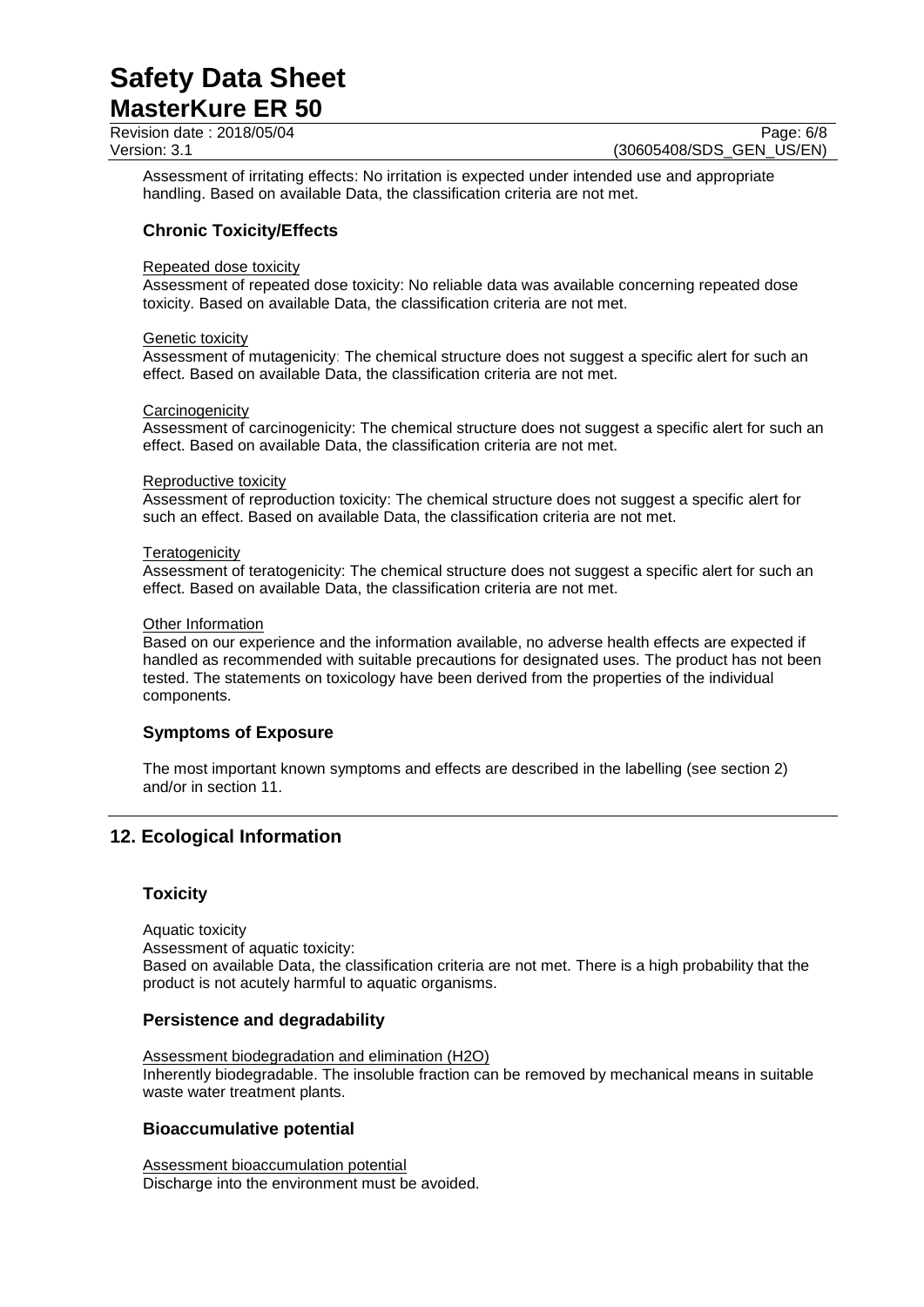Revision date : 2018/05/04 Page: 7/8

Version: 3.1 (30605408/SDS\_GEN\_US/EN)

### **Mobility in soil**

Assessment transport between environmental compartments No data available.

# **Additional information**

Other ecotoxicological advice:

Do not discharge product into the environment without control. The product has not been tested. The statements on ecotoxicology have been derived from the properties of the individual components.

### **13. Disposal considerations**

#### **Waste disposal of substance:**

Dispose of in accordance with national, state and local regulations. Residues should be disposed of in the same manner as the substance/product. Do not discharge into drains/surface waters/groundwater.

#### **Container disposal:**

Contaminated packaging should be emptied as far as possible; then it can be passed on for recycling after being thoroughly cleaned.

# **14. Transport Information**

**Land transport** USDOT

Not classified as a dangerous good under transport regulations

**Sea transport** IMDG

Not classified as a dangerous good under transport regulations

**Air transport** IATA/ICAO

Not classified as a dangerous good under transport regulations

# **15. Regulatory Information**

### **Federal Regulations**

**Registration status:** Chemical TSCA, US released / listed

**EPCRA 311/312 (Hazard categories):** Refer to SDS section 2 for GHS hazard classes applicable for this product.

**State regulations State RTK CAS Number Chemical name** NJ 67762-27-0 fatty alcohol